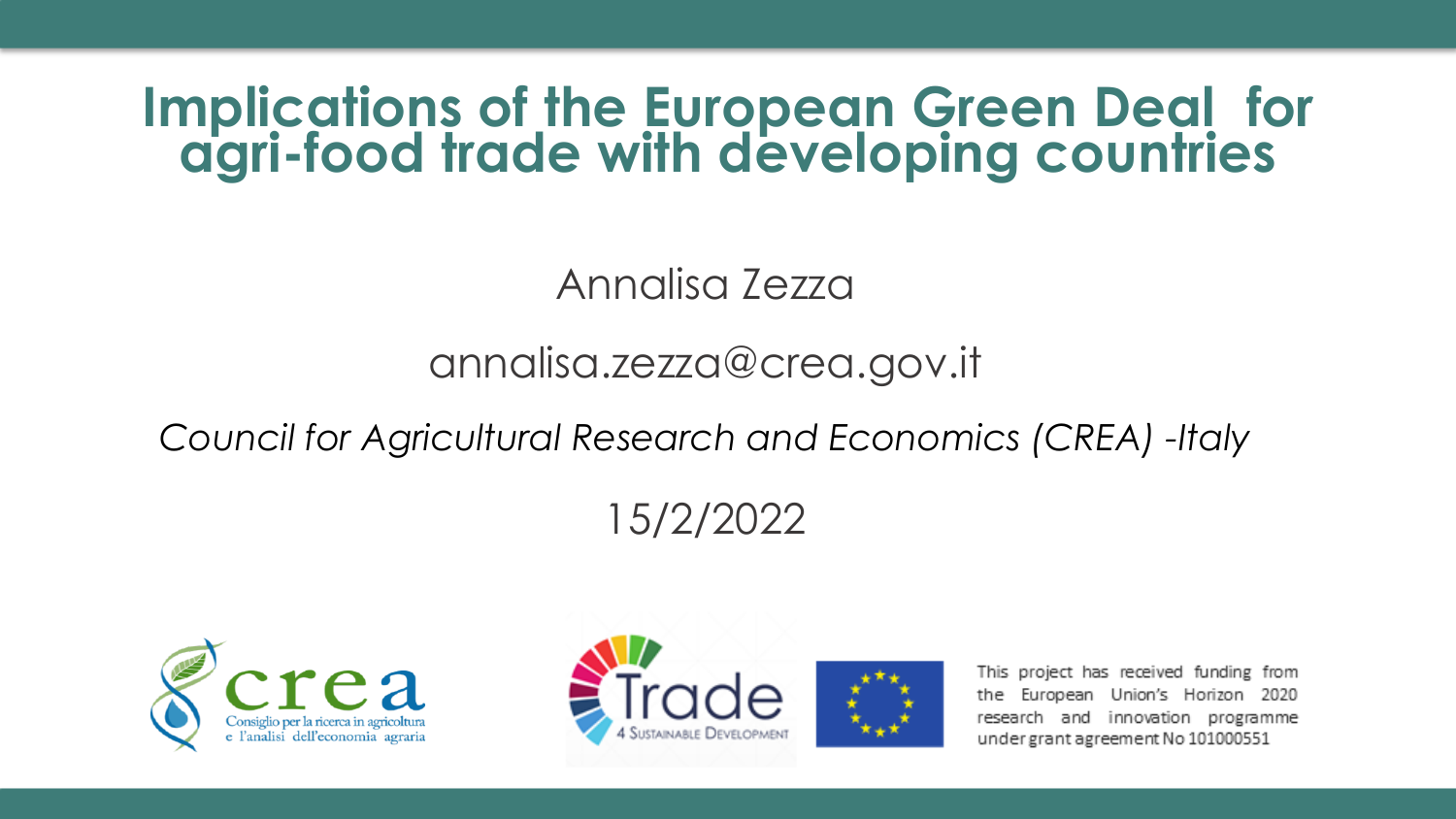# Consequences of EU unilateral adoption of more stringent standards

- Economic: (possible) reduction of competitiveness of domestic producers (short and medium run)
- Environment: (possible) pollution leakage if there is an increase of production in foreign countries, limiting the global efficacy of the policy
- The overall impact depends upon several factors:
	- The impact of the the new policy on the domestic market
	- Price elasticity of domestic demand
	- Differences in pollution intensity and regulations between countries
	- International market conditions for affected commodities (prices)
	- Trade policies
	- Degree of standards Harmonization (reciprocity and/or mutual recognition)
	- Availability of new technologies (precision agriculture, NBTs)

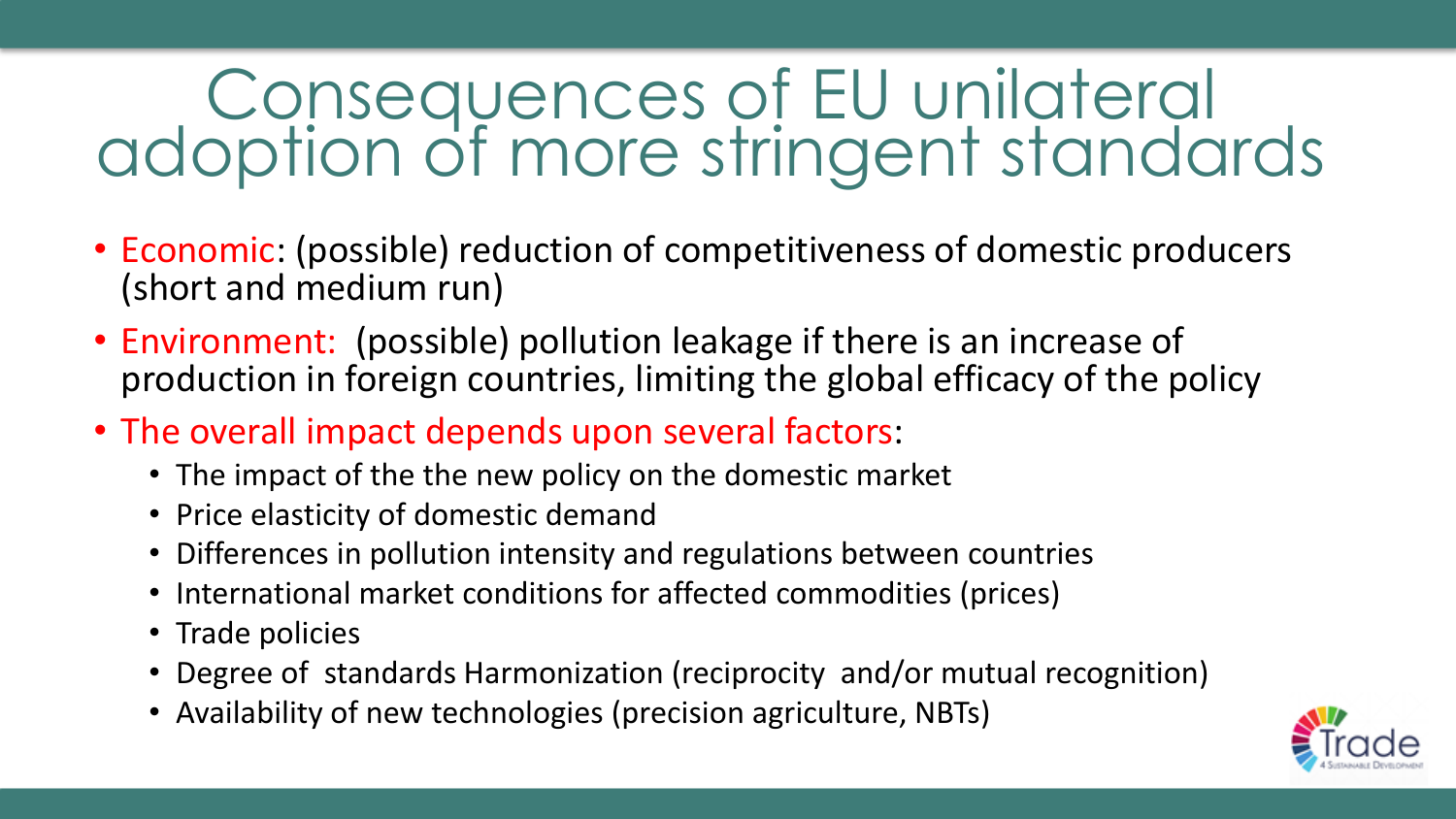### The impact on production and trade of each policy instrument is not the same

- GHG pricing policies
- Ban on key products
- Environmental regulations Pesticides use regulations
- Pesticides tax
- Lower MRL
- Farmers' payments
- Information measures R&D

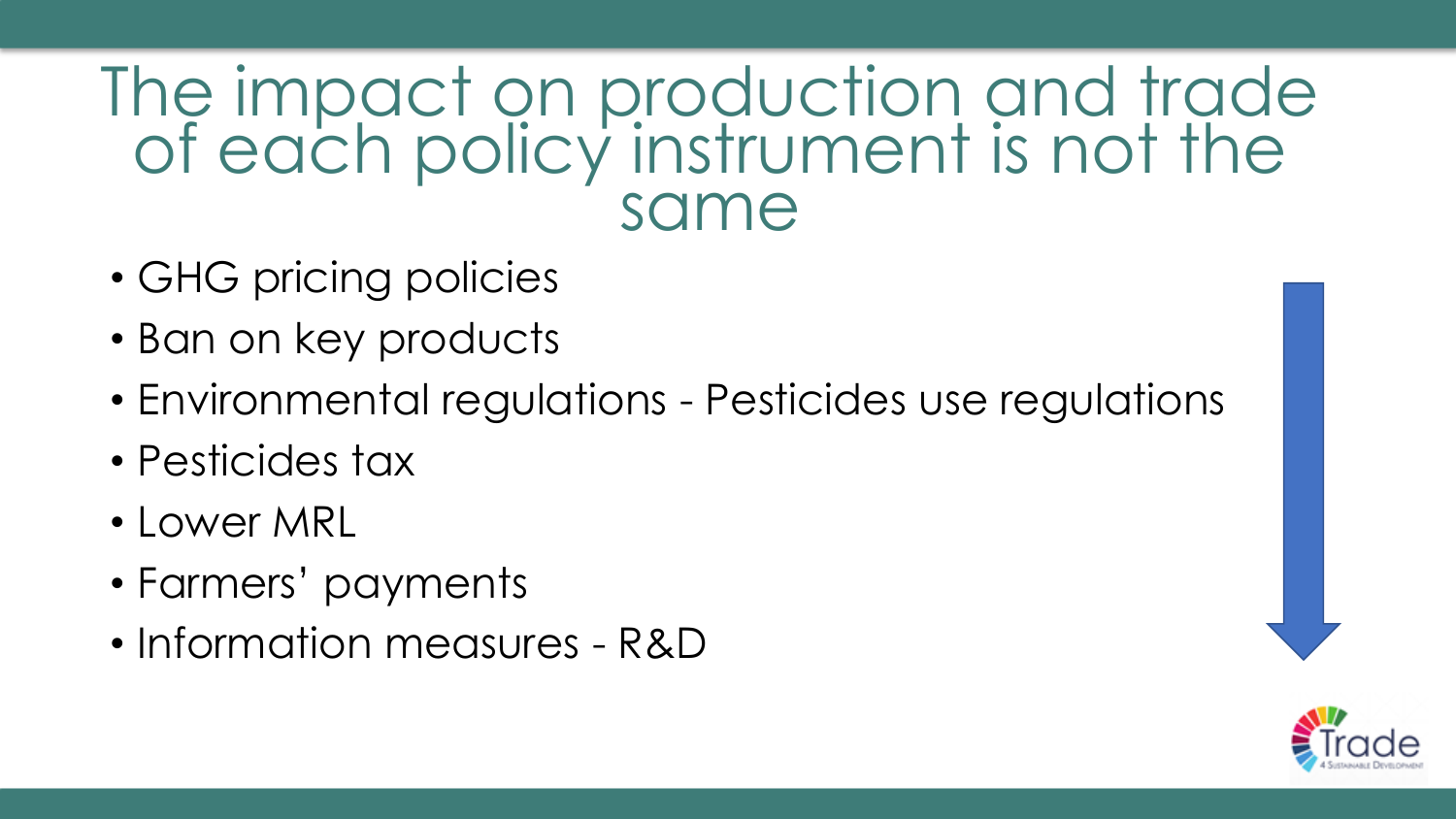# Key research findings from the literature on agrifood standards

- **Standards may both stimulate or reduce trade**: they can be nontariff protectionist instruments but they can also reduce transaction costs, information asymmetries and negative externalities, which may stimulate demand, supply, and thus trade.
- Standards and NTMs **can profoundly change the structure and the organization of value chains**.
- Empirical studies document mixed effects on smallholder inclusion but **most positive effects on farm income, food security, and rural development in LDCs**.
- The "economics" and the "politics" of standards are difficult to separate. Harmonization and regulatory rapprochement of standards **do not have necessarily only benefits**.

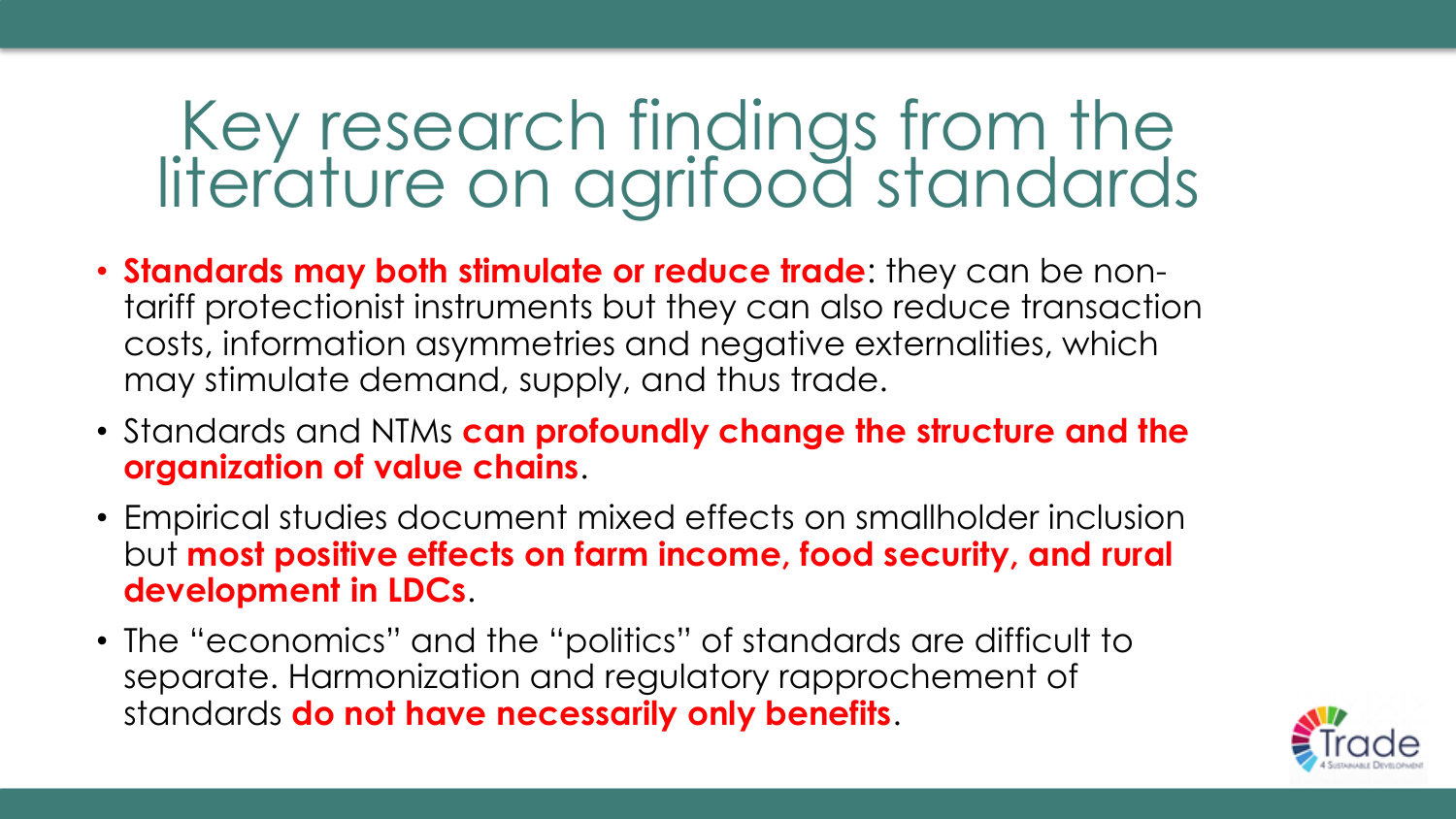# Trade policies to tackle environmental-related issues

- Tariffs: The possibility to raise tariffs is very limited without entering a multilateral negotiations (MFN)
- Preferential Quotas
- NTMs (*i.e. mirror clauses*) : The measure should not be discriminatory and necessary and proportionate to reach the environmental objective. This should be clear, verifiable and measurable
	- EU beef raised with hormones
	- EU/US ban on pork produce with ractopamine
	- EU/US ban on poultry processed with pathogen reduction treatment
	- MRLs
	- GMOs
	- Sustainability certification for biofuels
- Trade agreements and other forms of international regulatory cooperation

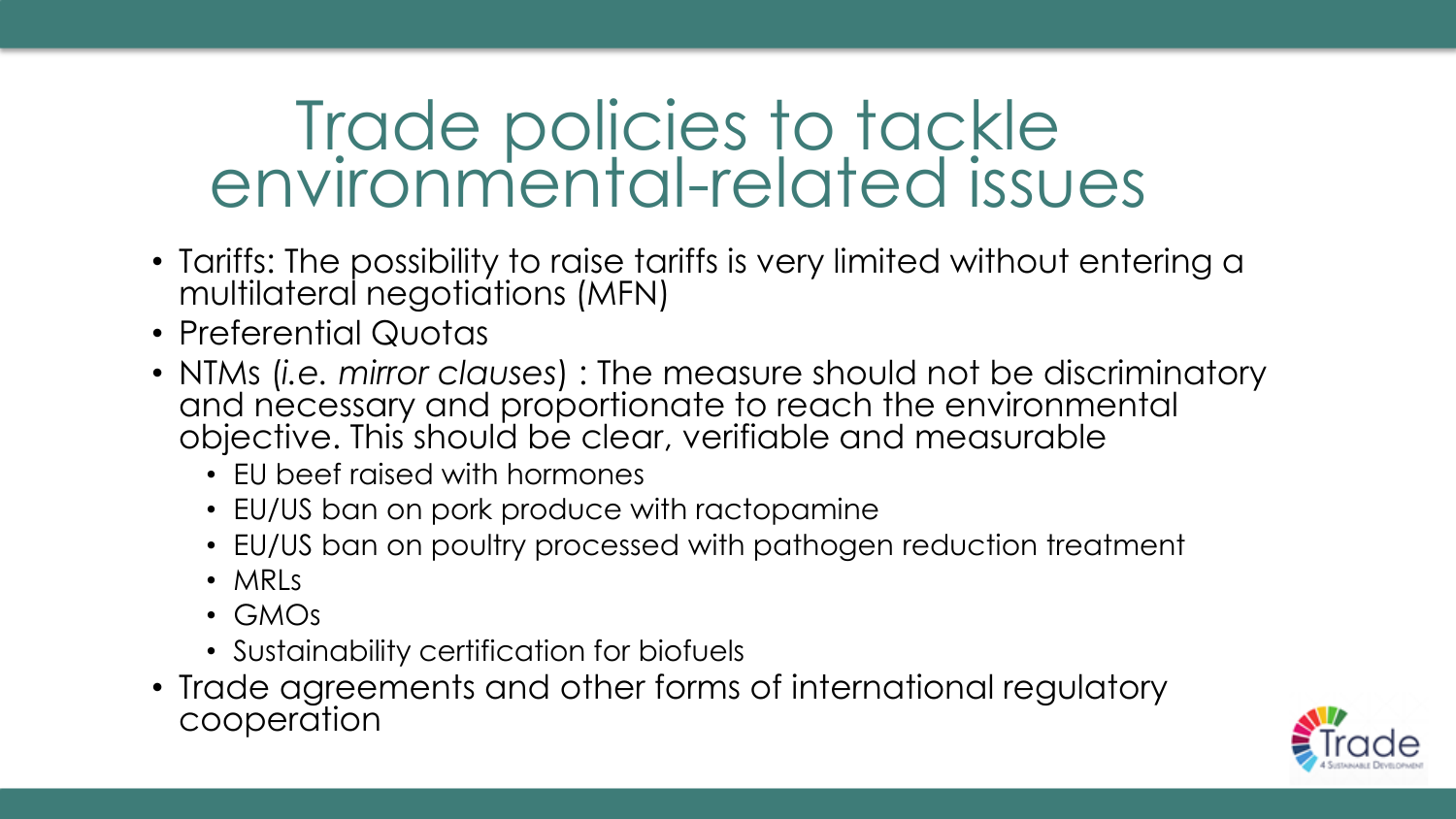### Possible advantages and risks from unilateral adoption of the mirror clause

#### • Advantages

- Levelling the playing field
- Pushing upwards social and environmental standards outside the EU
- Avoid displacement of environmental pollution on exporting countries through EU imports

#### • Risks

- Retaliation (also on non-agricultural goods)
- Disputes on like-products if the issue is non detectable
- Impossibility to control
- Geopolitical tensions for interfering in other countries policies
- Undermine the ongoing multilateral efforts on same matters

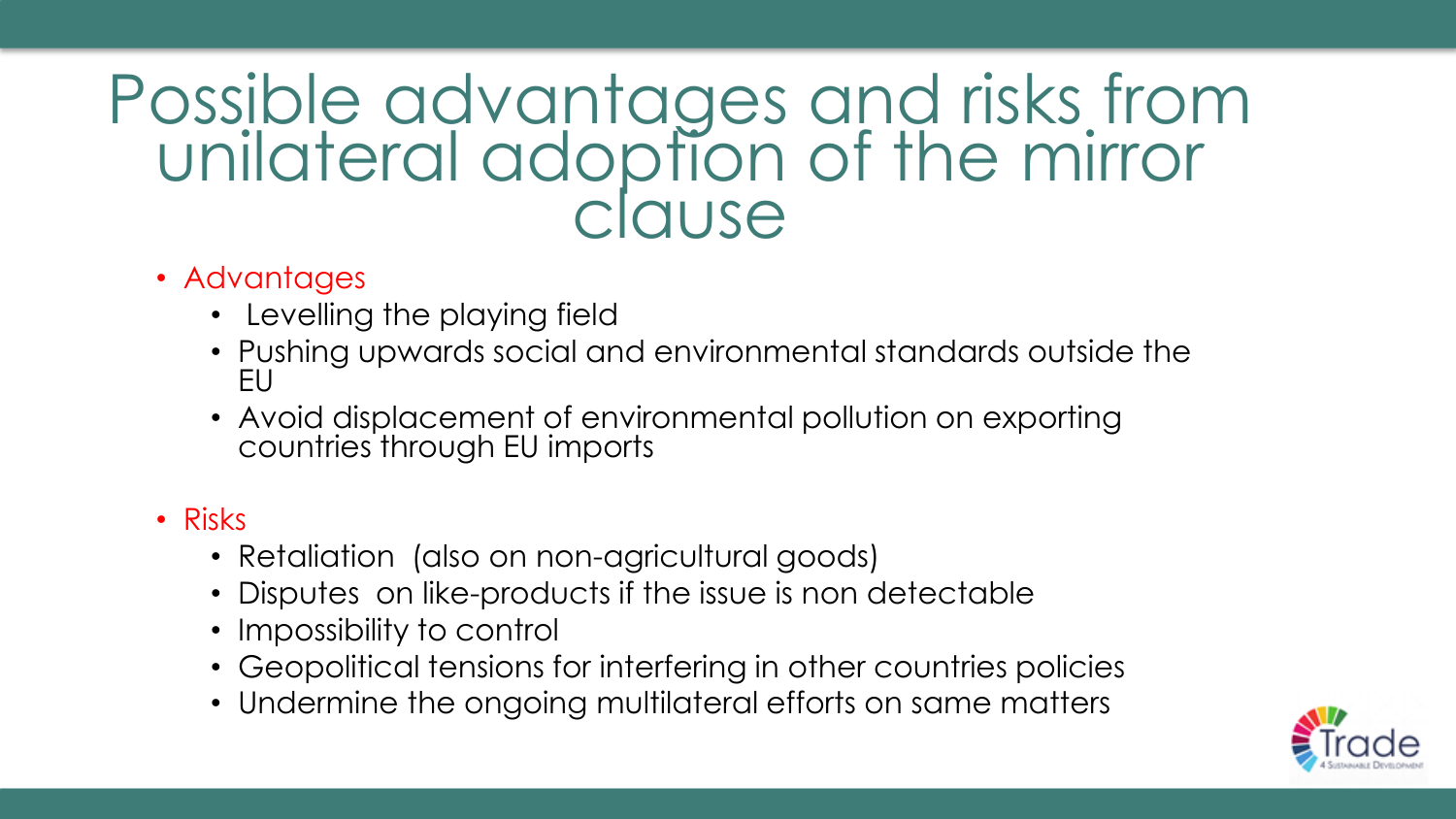# Some conclusions

- The consequences of unilateral adoption of more stringent environmental policies depends upon several factors. Therefore there is not one-fits-all solution.
- In order to increase reciprocity it is necessary to build networks, strengthen relations and open communications channels.
- Some issues are very difficult to solve, especially when there is no agreement on the scientific evidence. Here, there is an important role of the scientific community to avoid unnecessary conflicts.
- Conflict resolution could result from better collaboration between risk assessment bodies, harmonization of official controls, improved traceability and improvement of early warning systems and from the work of technical international bodies.
- A modernization of WTO is needed (increasing coherences with MEAs)
- Partnership with the private sector is also crucial to set sustainability standards and certification schemes.